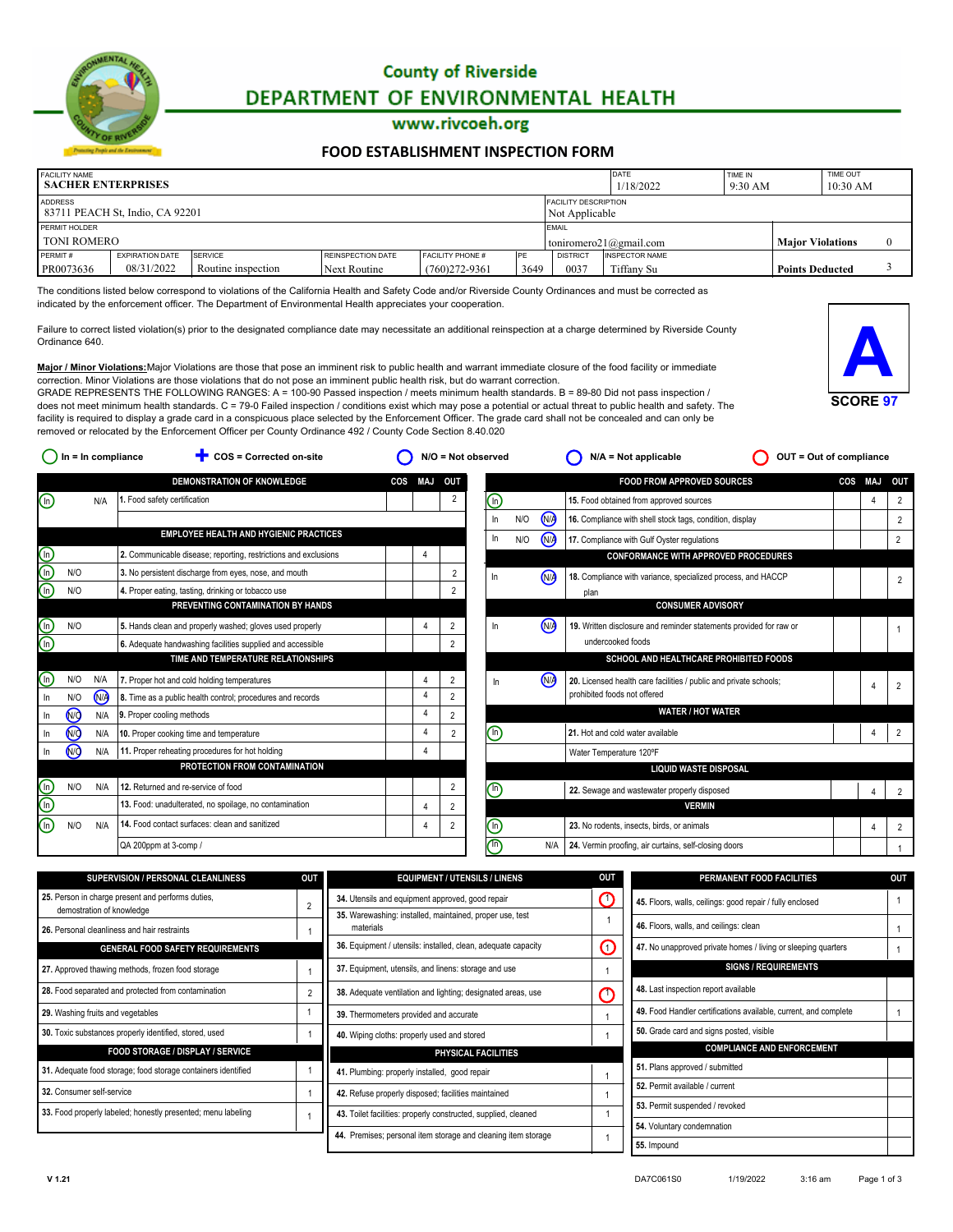

## **County of Riverside** DEPARTMENT OF ENVIRONMENTAL HEALTH

www.rivcoeh.org

#### **[FOOD ESTABLISHMENT INSPECTION FORM](http://rivcoeh.org/)**

FACILITY NAME PERMIT # PERMIT # PERMIT # PERMIT # PERMIT # PERMIT # PERMIT # PERMIT # PERMIT # PERMIT # PERMIT # PERMIT # PERMIT # PERMIT # PERMIT # PERMIT # PERMIT # PERMIT # PERMIT # PERMIT # PERMIT # PERMIT # PERMIT # P SACHER ENTERPRISES 1/18/2022 PR0073636

### **34. UTENSILS AND EQUIPMENT APPROVED, GOOD REPAIR**



**Inspector Comments:** 1. Secure walkway strip between walk-in freezer and cooler so that it is not a trip hazard. Observed strip is loose/coming off.

2. Eliminate ice build-up on floor inside walk-in freezer. Ensure no slip hazard.

3. Flash FRP to walk-in cooler's exterior wall. Eliminate all gaps between this wall and the FRP.

**Violation Description:** All utensils and equipment shall be approved and in good repair. (114130, 114130.1-114130.6, 114132, 114133, 114137, 114175, 114177, 114257)

## **36. EQUIPMENT / UTENSILS PROPERLY INSTALLED, CLEAN;ADEQUATE CAPACITY**



**Inspector Comments:** Clean and maintain fan blades and cover at walk-in cooler. Observed dust build-up.

**Violation Description:** All utensils and equipment shall be clean and installed in an approved manner. Equipment type and quantity shall be adequate for the operation.(114115, 114130.3, 114139, 114153, 114163, 114165, 114167, 114169, 114175, 114180, 114182, 114257)

### **38. ADEQUATE VENTILATION & LIGHTING: DESIGNATED AREAS; USE**



**Inspector Comments:** Provide functional light bulbs where out or missing under canopy hood at main kitchen. Observed two bulbs to be non-functional.

**Violation Description:** Mechanical exhaust ventilation shall be provided to remove toxic gases, heat, grease, vapors, and smoke. All areas of a food facility shall have sufficient ventilation to facilitate proper food storage and provide a reasonable condition of comfort for each employee. Toilet rooms shall be vented to the outside air by a screened openable window, an air shaft, or a light-switch activated exhaust fan. Adequate lighting shall be provided in all areas to facilitate cleaning and inspection. Light fixtures in areas where open food is stored, served, prepared, and where utensils are washed shall be of shatterproof construction or protected with light shields. (114149, 114149.1, 114149.2, 114149.3, 114252, 114252.1)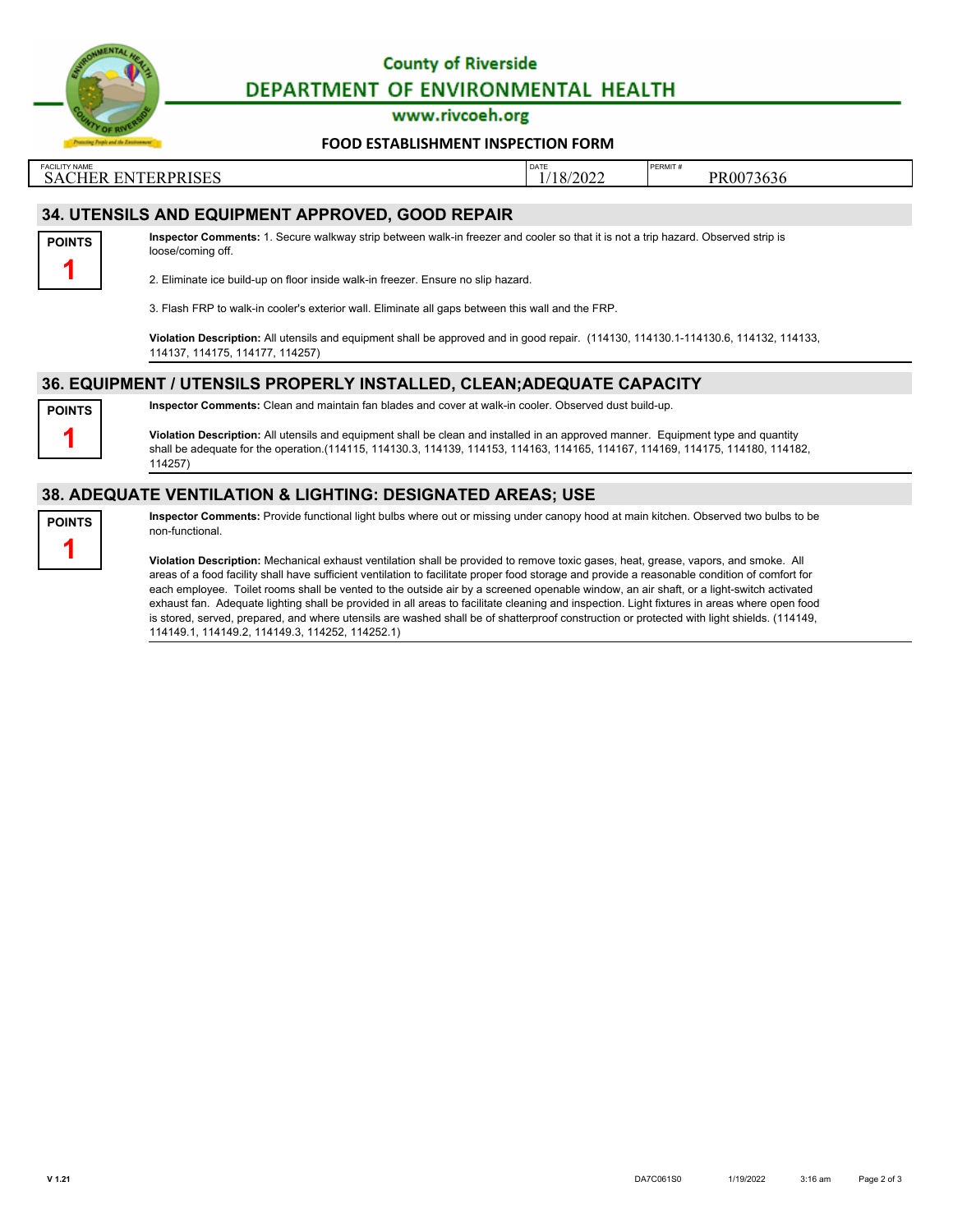| ENTAL HEAL<br>VRC |
|-------------------|
|                   |
| 22                |
| OF F              |

# **County of Riverside** DEPARTMENT OF ENVIRONMENTAL HEALTH

www.rivcoeh.org

### **[FOOD ESTABLISHMENT INSPECTION FORM](http://rivcoeh.org/)**

| <b>FACILITY NAME</b>                                     | <b>DATE</b>                 | <b>PERMIT</b>             |
|----------------------------------------------------------|-----------------------------|---------------------------|
| <b>TERPRISES</b><br>$-$<br><b>EN</b><br>' HER EN<br>5A€. | 1202<br>v<br>2022<br>$\sim$ | $\sim$<br>PR0073<br>75636 |
|                                                          |                             |                           |

## **Overall Inspection Comments**

This was a joint routine and preliminary on-site inspection with E. Rueda.

**Did you know** that effective January 1, 2018, the California Health and Safety Code was amended to make it easier for food facilities to donate food? Please consider donating your excess food product to a local food bank, pantry, or soup kitchen. As a good faith food donor, you are protected from civil and criminal liability if the food product later causes harm to its recipient, unless the injury is a direct result of gross negligence or intentional misconduct in the preparation or handling of the donated food. See Section 171425 of the Civil Code and Sections 114432 to 114434 inclusive of the Health and Safety Code. For more information visit our website at www.rivcoeh.org.

|                    | Ilfanigh                               |
|--------------------|----------------------------------------|
|                    |                                        |
| <b>Toni Romero</b> | <b>Tiffany Su</b>                      |
| Person in Charge   | <b>Environmental Health Specialist</b> |